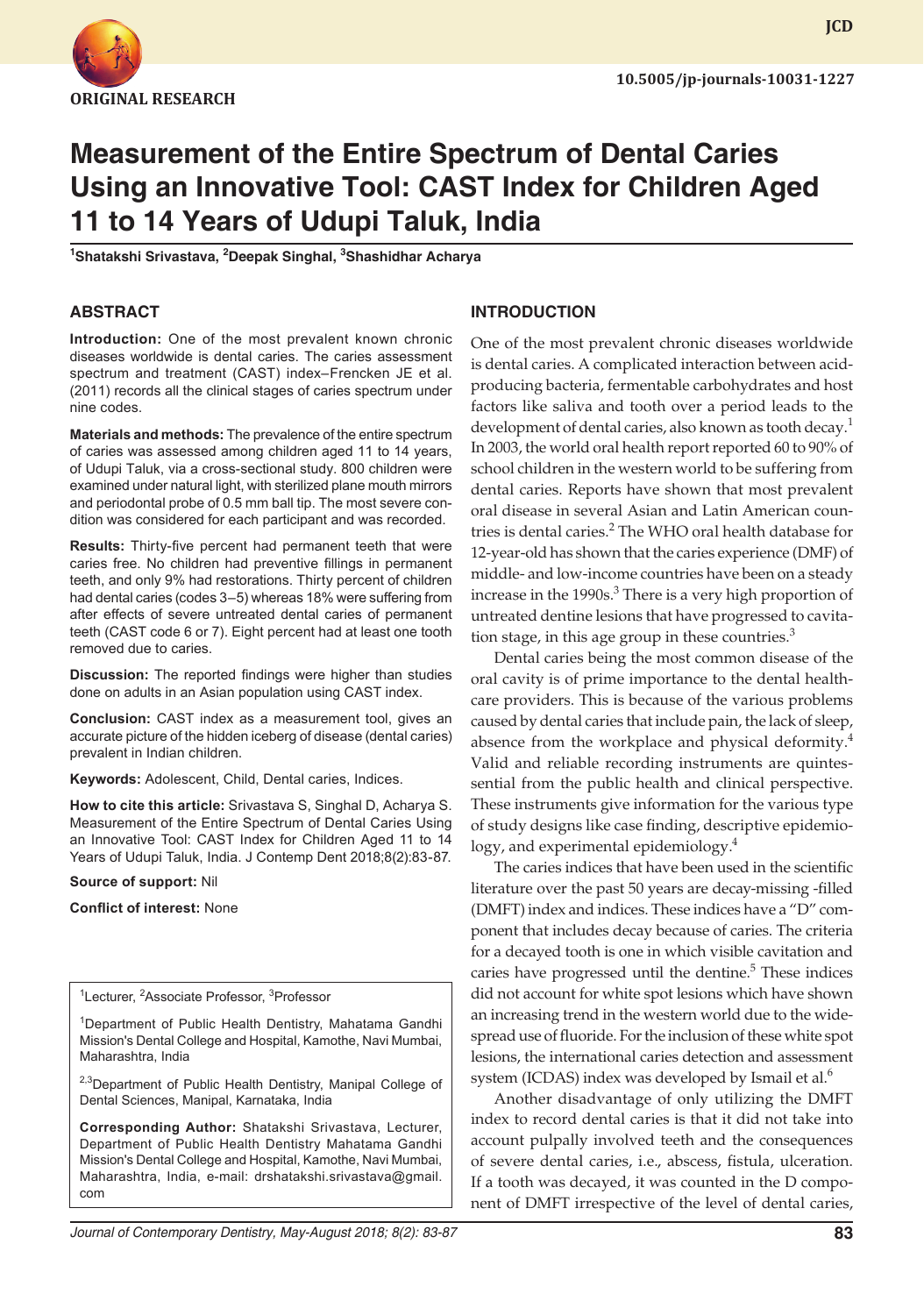i.e, decay involving dentine and or pulp was recorded as D in DMFT index. This lead to the development of PUFA index by Monse et al.7

Despite the development of new indices like ICDAS and PUFA index, to record the entire caries spectrum was proven to be difficult.<sup>8</sup> Many problems were encountered during reporting results after using ICDAS II and PUFA separately in a survey in a child population in Brazil. All these problems lead to the development of CAST index, which is a comprehensive tool to record the entire spectrum of dental caries.<sup>8</sup>

There are hardly any studies done in India that assess the entire caries spectrum in the children using CAST index. With this background, the objective of this study was to record the entire spectrum of dental caries in a child population aged between 11 to 14 years in Udupi Taluk, India.

# **MATERIALS AND METHODS**

The prevalence of the entire spectrum of caries was assessed using CAST index of children aged between 11 to 14 years, of Udupi Taluk. A cross-sectional study was done. Before starting, the study, ethical clearance was obtained from the Kasturba Hospital Ethics Committee, Kasturba Hospital, Manipal (IEC 124/2014).

A sample size of 769 was arrived at, assuming the estimated prevalence of disease (dental caries) in the study population to be 20%, with a margin of error at 4%. Since cluster sampling was done, a design effect of two was taken into consideration to calculate the final sample size. Considering a few chances of incomplete responses for the entire study, the sample size was fixed at 800. A list of schools in Udupi Taluk was obtained from Office of the Block Education Officer, Department of Public Education, Udupi Division, Udupi. The study was conducted in randomly selected nine schools. Permission to examine the school children was obtained from the teachers of the respective schools. A written parental consent was obtained.

## **Examiner Training**

The training and calibration sessions were carried out by a senior epidemiologist. In the training session, there was a theoretical explanation about the CAST instrument for 1.5 hours. The practical session was carried out for 2 hours. For this, a total of 10 extracted teeth were examined and scored by the trainee examiner. CAST index recording in this study, was done by a single trained examiner.

#### **Inclusion Criteria**

The study was conducted on children of 11 to 14 years (as of their last birthday), between 6 to 10th standard, studying in schools of Udupi taluk who were present on the day of examination and were willing to participate, whose parents had provided consent.

#### **Exclusion Criteria**

Children who were undergoing orthodontic therapy or who had cleft lip palate or any other craniofacial anomalies.

The examination was carried out under natural light, with sterilized plain dental mouth mirror and periodontal probe with 0.5 mm ball tip. Before scoring the teeth were wiped with a cotton wool roll to dry its surface. A dental examination was carried out for all teeth present in the participant's mouth. Each tooth's surface was recorded separately. If two conditions were present on the same surface, e.g., a filling in one pit and a dentin lesion in another, the higher score was recorded. An abscess or a fistula if it was present, all surfaces were score code.<sup>7</sup> The most severe condition was considered for each participant and was recorded.<sup>9</sup> Along with this other demographic data like name, age, gender was also recorded for each study participant. The descriptive statistics were done to calculate the percentage of children with the highest CAST score. The first permanent and deciduous molars CAST index was also calculated separately.

Codes and descriptions of the CAST index<sup>8</sup>

| Characte- |      |                                                                                                                                                                                                    |
|-----------|------|----------------------------------------------------------------------------------------------------------------------------------------------------------------------------------------------------|
| ristic    | Code | Description                                                                                                                                                                                        |
| Sound     | 0    | Sound. No visible evidence of a distinct<br>carious lesion                                                                                                                                         |
| Sealed    | 1    | Pits and fissures sealant complete or<br>partial                                                                                                                                                   |
| Restored  | 2    | A cavity has been restored with an (in)<br>direct restorative material                                                                                                                             |
| Fnamel    | 3    | Distinct visual change of enamel with<br>a visible discoloration. No dentine<br>involvement                                                                                                        |
| Dentin    | 4    | Internal caries-related discoloration in<br>dentine. The lesion appears as shadows<br>of discolored dentin visible through<br>enamel which may or may not exhibit a<br>visible localized breakdown |
|           | 5    | Distinct cavitation into dentine. No pulp<br>involovement                                                                                                                                          |
| Pulp      | 6    | Involvement of pulp chamber or root<br>fragments remaining                                                                                                                                         |
|           | 7    | Abscess/fistula or sinus tract present                                                                                                                                                             |
| Lost      | 8    | Tooth has been removed because of<br>dental caries.                                                                                                                                                |
| Other     | 9    | Does not match with any of the other<br>categories                                                                                                                                                 |

## **RESULTS**

In this study,  $10.4\%$  (n = 83) were 11 years old,  $16.9\%$ (n = 135) were 12 years old, with a majority of them i.e, 33.6% (n = 269) and 39.1% (n = 313) being 13 years

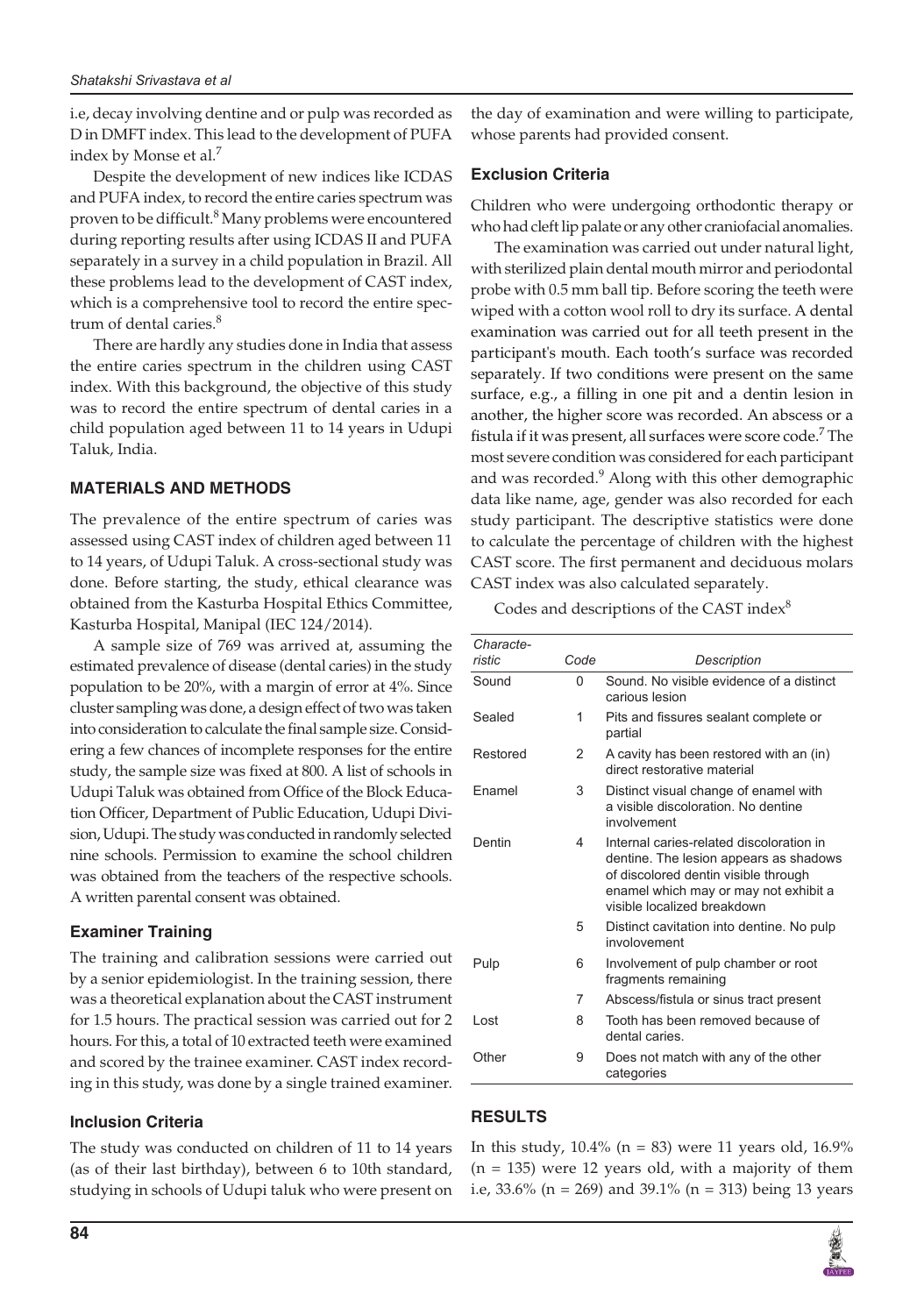and 14 years old respectively. Fifty-three percent  $(n = 424)$  attended private schools and 47.0%  $(n = 376)$ attended government schools.

#### **DISCUSSION**

As a tool for entire caries spectrum recording, CAST index is an apt epidemiological tool for caries detection. $10$ It evaluates caries in an orderly manner that is from sound teeth, through sealants, fillings, and enamel and dentine lesions, to those progressed into the pulp and tooth-surrounding tissues.11,12

The CAST index was developed as it was cumbersome to record and report early enamel lesions using ICDAS 2 and consequences of severe dental caries using PUFA along with DMFT indices. PUFA complements ICDAS2 as they have are no overlapping scores. $8$  The newly developed CAST index has combined all three indices taking into account Missing (CAST code 8) and Filled Component (CAST code 2) of DMFT index. Therefore, CAST index has an edge over other newer caries indices, that the DMFT/dmft score can be calculated from it, beneficial universalcomparison.<sup>10</sup>

The previous study has demonstrated CAST Index to be a good instrument in epidemiological surveys in India after a couple of modifications of the original index.<sup>13</sup> Its application regarding Indian context can be justified considering the varied population with different socioeconomic and cultural backgrounds and the fact that entire dental caries spectrum can be recorded at once using CAST index.<sup>13</sup>

In this study, barely 35% had permanent teeth that were caries free. No children had preventive fillings in permanent teeth and only 9% had fillings. Thirty percent of the children had dental caries (Codes 3–5) whereas 18% were suffering from consequences of severe untreated dental caries in permanent teeth (CAST code 6 or 7). Eight percent had at least one tooth removed due to caries (Table 1 and Graph 1). The results obtained by this study were higher to another study done in Asia using CAST index in adults where the majority of the teeth 84.8% were caries free.12 This result should be carefully interpreted as in our study main focus was on permanent teeth since the age group 11 to 14 years has mostly permanent dentition.

The presence of no preventive fillings is an alarming sign in children and highlights the fact that parents or care givers do not consider prevention of dental caries via sealants as important. In India, prevention of dental caries using sealants is a largely unexplored field on a public health level. This finding is similar to another study done in India, where children had not been treated with any preventive fillings.<sup>10</sup>

The permanent first molars and primary second molars were also assessed separately for the prevalence of decay. In first permanent molars, enamel and dentin caries prevalence (CAST codes 3 to 5) ranged from 8.4% **Table 1:** CAST index recording for permanent dentition (maximum score for each individual was recorded)

|   | Code Description                                   | Ν   | %  |
|---|----------------------------------------------------|-----|----|
| 0 | Sound                                              | 280 | 35 |
| 1 | Sealed                                             | 0   | 0  |
| 2 | Restored                                           | 72  | 9  |
| 3 | Distinct visual change in enamel                   | 104 | 13 |
| 4 | Internal caries-related discoloration in<br>dentin | 104 | 13 |
| 5 | Distinct cavitation into dentine                   | 52  | 4  |
| 6 | Involvement of pulp chamber                        | 120 | 15 |
| 7 | Abscess/fistula                                    | 24  | 3  |
| 8 | Tooth has been removed because of dental<br>caries | 64  | 8  |
| 9 | Does not match with any of the other<br>categories | 0   |    |



**Graph 1:** Representation of permanent dentition as per CAST index

| Table 2: CAST index recording for permanent first molars |  |
|----------------------------------------------------------|--|
|----------------------------------------------------------|--|

| Tooth<br>number<br>N (%) | Upper<br>right first<br>permanent<br>molar | Upper<br>left first<br>permanent<br>molar | Lower<br>left first<br>permanent<br>molar | Lower<br>right first<br>permanent<br>molar |
|--------------------------|--------------------------------------------|-------------------------------------------|-------------------------------------------|--------------------------------------------|
| Code 0                   | 695                                        | 704                                       | 560                                       | 554                                        |
|                          | (86.9)                                     | (88.0)                                    | (70.0)                                    | (69.3)                                     |
| Code 1                   | 0                                          | 0                                         | 0                                         | 0                                          |
|                          | (0)                                        | (0)                                       | (0)                                       | (0)                                        |
| Code 2                   | 4                                          | 5                                         | 14                                        | 15                                         |
|                          | (0.5)                                      | (0.6)                                     | (1.8)                                     | (1.9)                                      |
| Code 3                   | 50                                         | 40                                        | 94                                        | 114                                        |
|                          | (6.3)                                      | (5)                                       | (11.8)                                    | (14.3)                                     |
| Code 4                   | 21                                         | 19                                        | 59                                        | 56                                         |
|                          | (2.6)                                      | (2.4)                                     | (7.4)                                     | (7.0)                                      |
| Code 5                   | 2                                          | 8                                         | 19                                        | 9                                          |
|                          | (0.3)                                      | (1)                                       | (2.4)                                     | (1.1)                                      |
| Code 6                   | 24                                         | 20                                        | 46                                        | 47                                         |
|                          | (3.0)                                      | (2.5)                                     | (5.8)                                     | (5.9)                                      |
| Code 7                   | 2                                          | $\overline{2}$                            | 1                                         | 0                                          |
|                          | (0.3)                                      | (0.3)                                     | (.1)                                      | (0)                                        |
| Code 8                   | 1                                          | 1                                         | 7                                         | 4                                          |
|                          | (0.1)                                      | (.1)                                      | (0.9)                                     | (0.5)                                      |
| Code 9                   | 0                                          | 1                                         | 0                                         | 0                                          |
|                          | (0)                                        | (.1)                                      | (0)                                       | (0)                                        |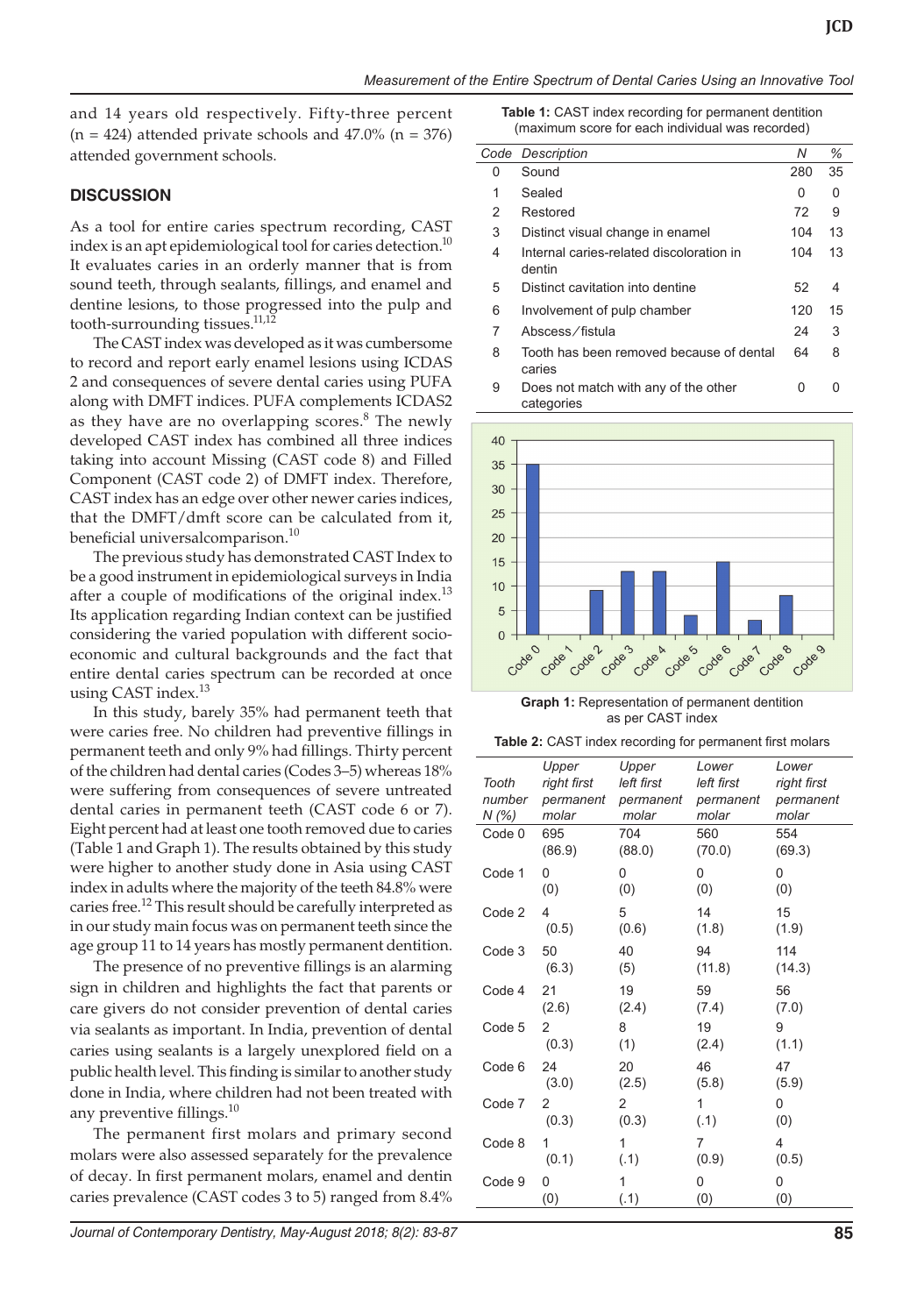

**Graph 2:** Representation of first permanent molars caries spectrum as per CAST index

to as high as 22.4%. The prevalence of consequences of severe untreated decay (CAST Codes 5 and 6) also ranged from 3.3 to 5.9% (Table 2, Graph 2). The CAST index shows that up to 6% permanent first molars are pulpally decayed at the age of 11 to 14 years itself. This shows the poor oral health of the children, as pulpally involved teeth lead to loss of school going hours with an overall decrease in the quality of life.<sup>7</sup>

For primary second molars, enamel and dentin caries prevalence ranged from 2.3 to 2.9% whereas consequences of untreated decay were between 1.5 to 2.6% (Table 3, Graph 3). This was lesser than other studies. $7,10,14$  This could due to a drawback in the study design, as the study population comprised of children between 11 to 14 years of which some children had undergone natural shedding of primary second molars.

| Table 3: CAST index recording for deciduous second molars |  |
|-----------------------------------------------------------|--|
|-----------------------------------------------------------|--|

| Tooth<br>number<br>N(%) | second<br>molar | Upper right Upper left<br>second<br>deciduous deciduous<br>molar | Lower left<br>second<br>deciduous<br>molar | Lower right<br>second<br>deciduous<br>molar |
|-------------------------|-----------------|------------------------------------------------------------------|--------------------------------------------|---------------------------------------------|
| Code 0                  | 750             | 765                                                              | 752                                        | 758                                         |
|                         | (95.0)          | (95.6)                                                           | (94.0)                                     | (94.8)                                      |
| Code 1                  | 0               | 0                                                                | 0                                          | 0                                           |
|                         | (0)             | (0)                                                              | (0)                                        | (0)                                         |
| Code 2                  | 1               | 0                                                                | 2                                          | 2                                           |
|                         | (0.1)           | (0)                                                              | (0.3)                                      | (0.3)                                       |
| Code 3                  | 8               | 4                                                                | 8                                          | 6                                           |
|                         | (1.0)           | (0.5)                                                            | (1.0)                                      | (0.8)                                       |
| Code 4                  | 8               | 11                                                               | 9                                          | 7                                           |
|                         | (1.0)           | (1.4)                                                            | (1.1)                                      | (0.9)                                       |
| Code 5                  | 6               | 5                                                                | 6                                          | 5                                           |
|                         | (0.8)           | (0.6)                                                            | (0.8)                                      | (0.6)                                       |
| Code 6                  | 15              | 12 <sup>°</sup>                                                  | 21                                         | 20                                          |
|                         | (1.9)           | (1.5)                                                            | (2.6)                                      | (2.5)                                       |
| Code 7                  | 0               | 0                                                                | 0                                          | 0                                           |
|                         | (0)             | (0)                                                              | (0)                                        | (0)                                         |
| Code 8                  |                 | 1                                                                | 1                                          | 2                                           |
|                         | (0.1)           | (.1)                                                             | (0.1)                                      | (0.3)                                       |
| Code 9                  | 0               | 0                                                                | 0                                          | 0                                           |
|                         | (0)             | (0)                                                              | (0)                                        | (0)                                         |



100

90

80

70

60

50

40

30

20

 $10$  $\mathbf 0$ 

 $\overline{O}$ 

by the 'D' component. With the help of CAST index, the extent of dental caries can be assessed accurately. The presentation of results from use of the CAST instrument allowed a more detailed and valid (face and content) reporting of stages of dental caries. $15$  This information can be used by health planners to plan a preventive and treatment program and to increase oral health awareness amongst school going children.

 $\mathcal{L}$ Code

 $\Box$ 75

ę

Code

 $\Box$  85

## **CONCLUSION**

The entire caries spectrum can be visualized by recording the CAST index. CAST index highlights not only on the prevalence of dental caries but also the preventive modalities like fissure sealants, restorations, and consequences of severely affected teeth. The reporting of the caries status according to CAST allows the presentation of a pre-morbidity stage that calls for preventive actions. Due to this, using CAST index as a measurement tool gives an accurate picture of the hidden iceberg of disease (dental caries) prevalent in Indian children which will be useful for oral health planners.

## **REFERENCES**

- 1. Selwitz RH, Ismail A, Nigel PH, Pitts B. Dental caries. [Lancet.](https://www.ncbi.nlm.nih.gov/pubmed/17208642) 2007 Jan 6;369 (9555):51-59
- 2. Moynihan P and Petersen PK. Diet, nutrition and the prevention of dental diseases. Public Health Nutr. 2004 Feb;7(1A):201-26
- 3. Petersen PE. The World Oral Health Report 2003: continuous improvement of oral health in the 21st century–the approach of the WHO Global Oral Health Programme. Community Dentistry and Oral Epidemiology. 2003 Dec;31:3-24.
- 4. Downer MC. Do we really need another system for recording caries? Thoughts on ICDAS. Community Dental Health. 2012; 29:258–259.